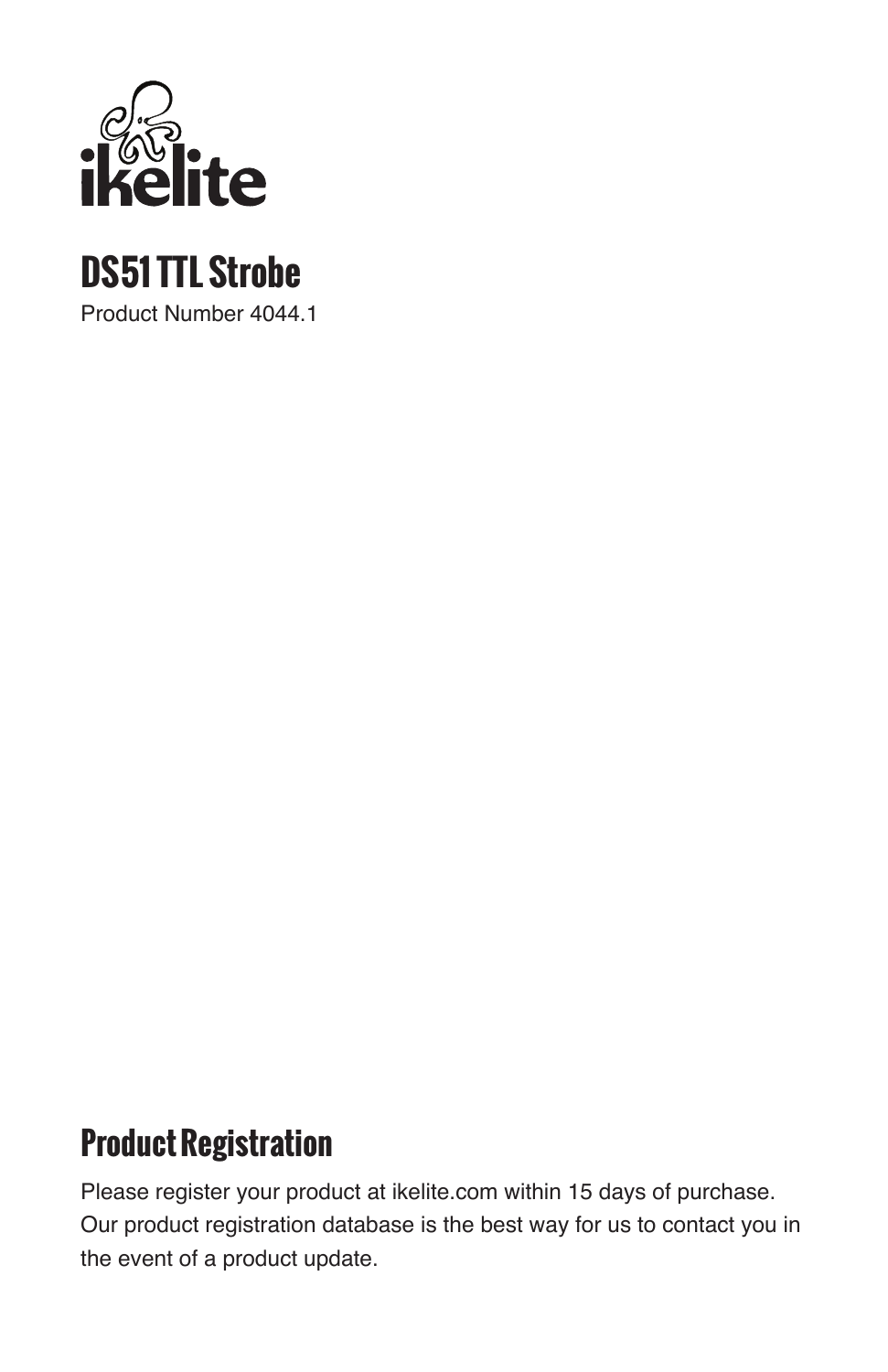## **About this Product**

Thank you for your purchase of Ikelite equipment. Please read this instruction manual completely before attempting to operate or dive with this product. Please visit ikelite.com to register your product to receive information on any updates or notices pertaining to your equipment.

### **Included in the Box**

- DS51 strobe
- Diffuser # 0561.2
- Bulkhead cap # 9104.7
- 1" Ball Mount # 4081.4
- Silicone lubricant
- 2 year manufacturer warranty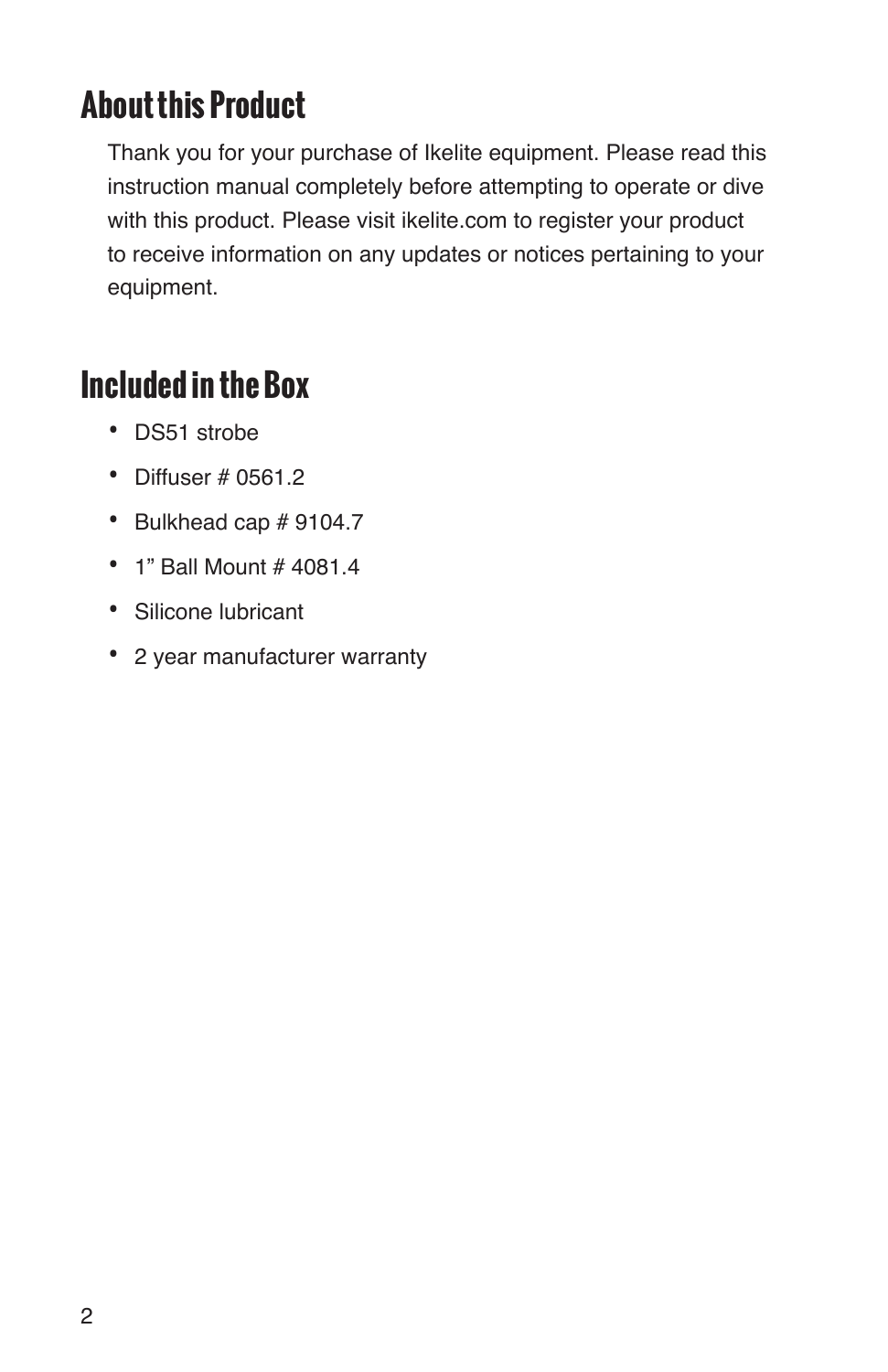# **Specifications**

- Weight ....................................................0.6kg (1.3 lbs) with batteries
- Energy Rating ........................................50 watt-sec
- Coverage Angle ....................................70° (80° with diffuser)
- Widest Angle Lens ................................28mm SLR
- Guide Number (ISO 100) feet ...............56 surface, 28 underwater
- Guide Number (ISO 100) meters ..........17 surface, 9 underwater
- Firing Modes ..........................................TTL/Auto, Full, 5 fractional powers
- Color Temperature 5700K
- Power Source ........................................4 AA-cell alkaline, NiCad, or NiMH
- Flashes ..................................................200 full power
- Recycle Time..........................................3.5 seconds (full power)
- Depth Rating ..........................................90m (300 feet)
- CE Compliant with applicable EU directives
- Complies with FCC part 15, subpart B, Section 15.109 for Class "B" **Products**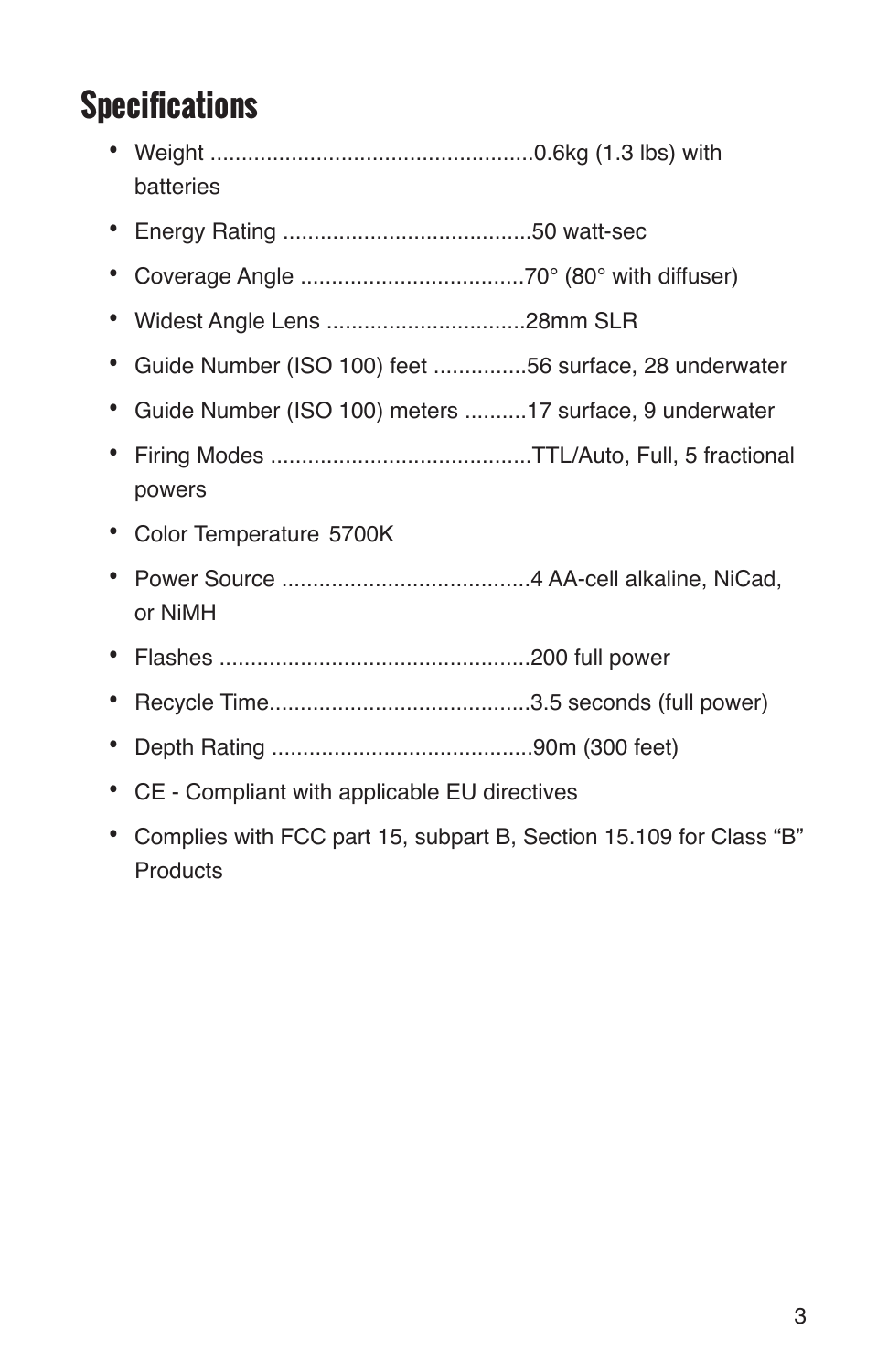### **Important Notices**

- » **To prevent salt build-up and sticking controls, submerge the strobe in clean, freshwater. Operate the knobs several times each while underwater to flush out any residue.**
- » **Do not use cleaning agents, spray lubricants, Rain-X, or other solvents on strobe. Use of an incompatible chemical compound can damage the plastic and o-rings, and may result in leaking.**
- » **The DS51 bulkhead connector is not waterproof and must be capped when not connected to a cord or sensor. Using a DS51 underwater with the bulkhead connector uncapped or unconnected will cause the strobe to flood.**
- » **The strobe is factory sealed; do not disassemble. Disassembly will void your Ikelite DS51 limited warranty.**
- » **Do not continuously fire the strobe more than 15 times above water in rapid succession. If this does happen, allow the strobe to cool down for at least 10 minutes.**
- » **Lithium-ion batteries are NOT recommended**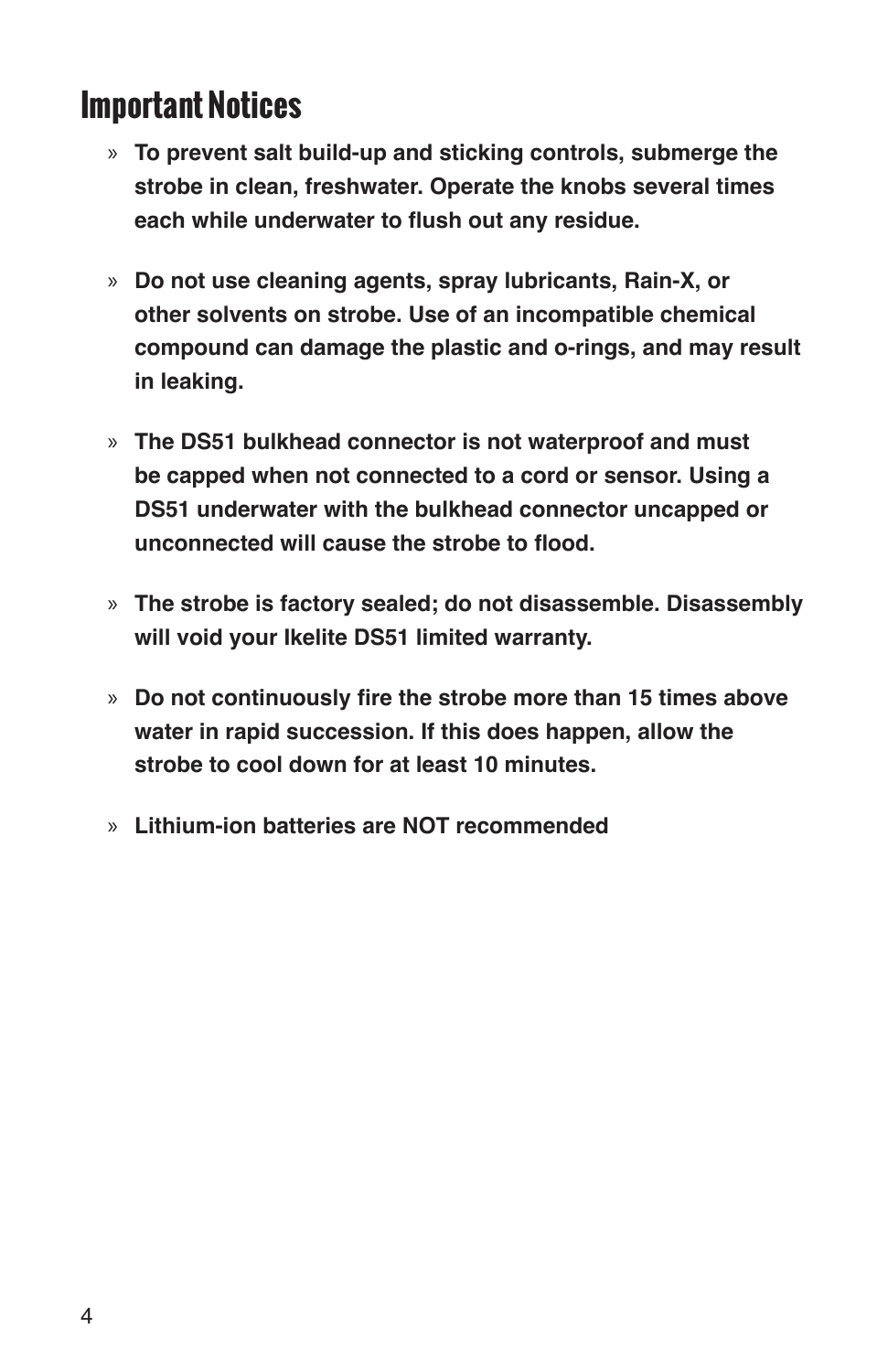# **Contents**

| Ready Light with Remote Optical Slave Converter #440313 |  |
|---------------------------------------------------------|--|
|                                                         |  |
|                                                         |  |
|                                                         |  |
|                                                         |  |
|                                                         |  |
|                                                         |  |
|                                                         |  |
|                                                         |  |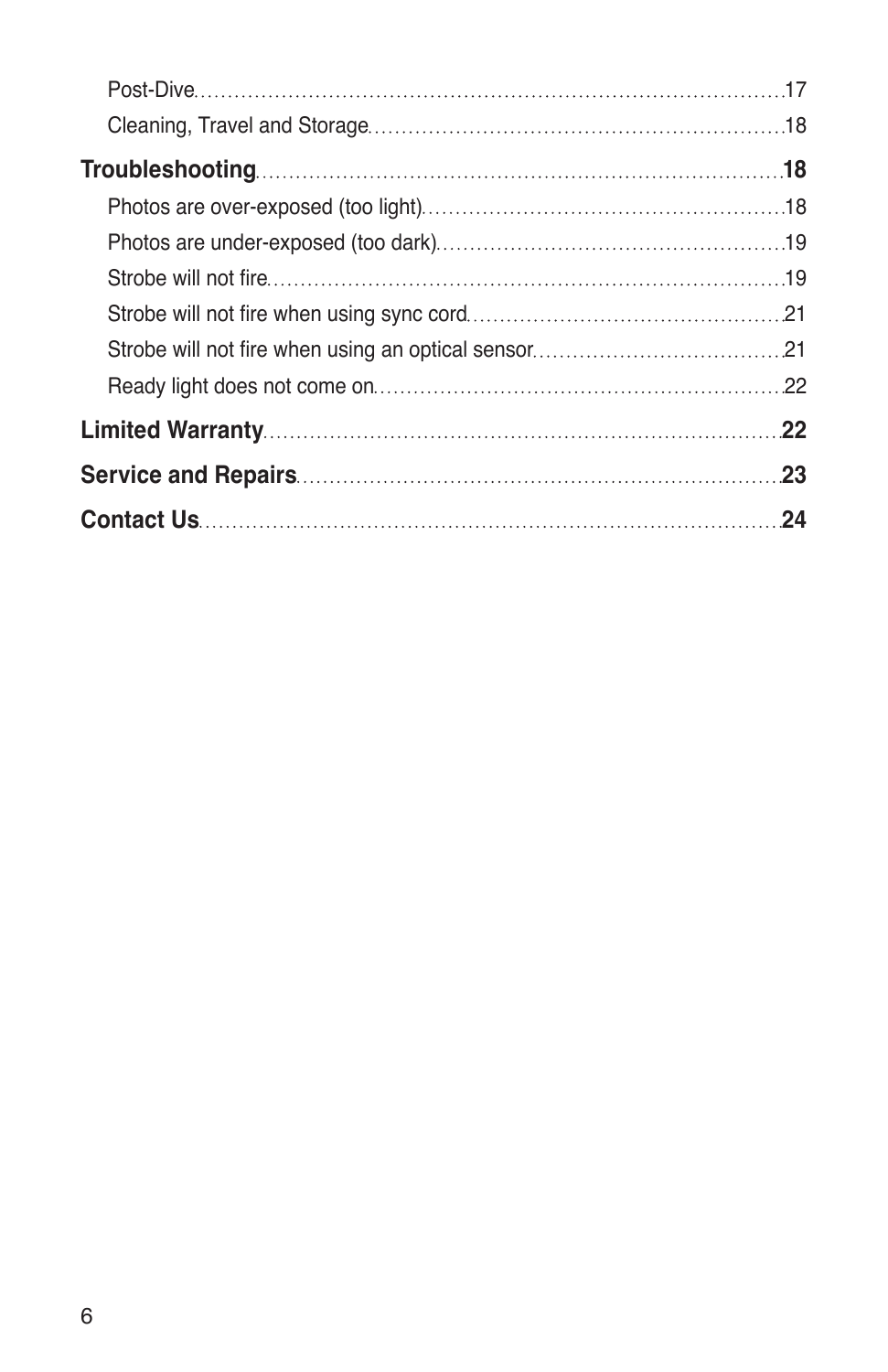## **Getting to Know Your Strobe**

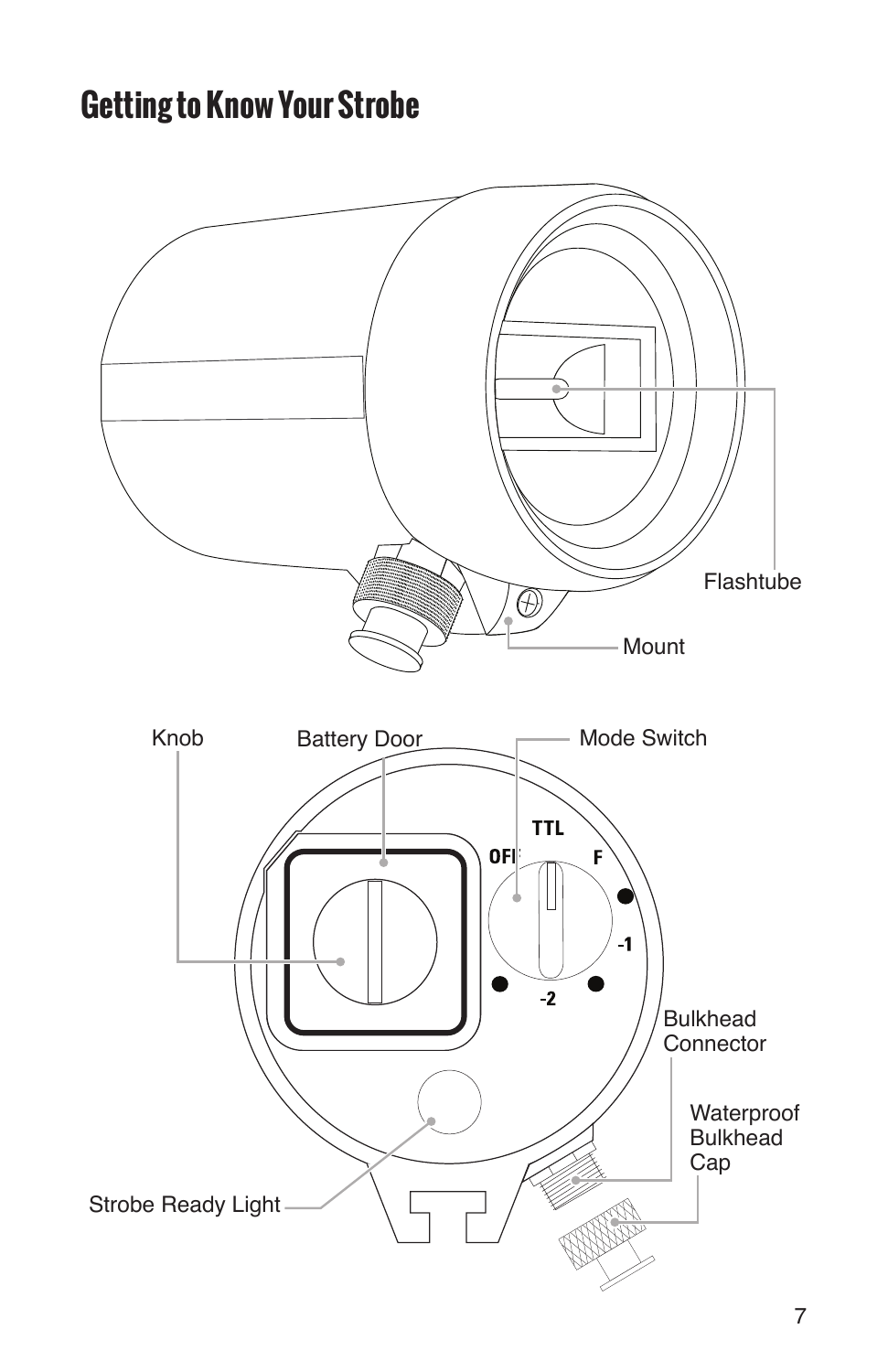### **Mounting the Strobe**

#### **Ikelite Arm/Mounting System**

The DS51 will accept several Ikelite strobe arms and mounts on the underside of the strobe body. A 1-inch Ball Mount Mark II is included which will allow attachment to 1-inch diameter ball arms from Ikelite, TLC, Ultralight, Nauticam, and others. For further information, please visit **ikelite.com**.

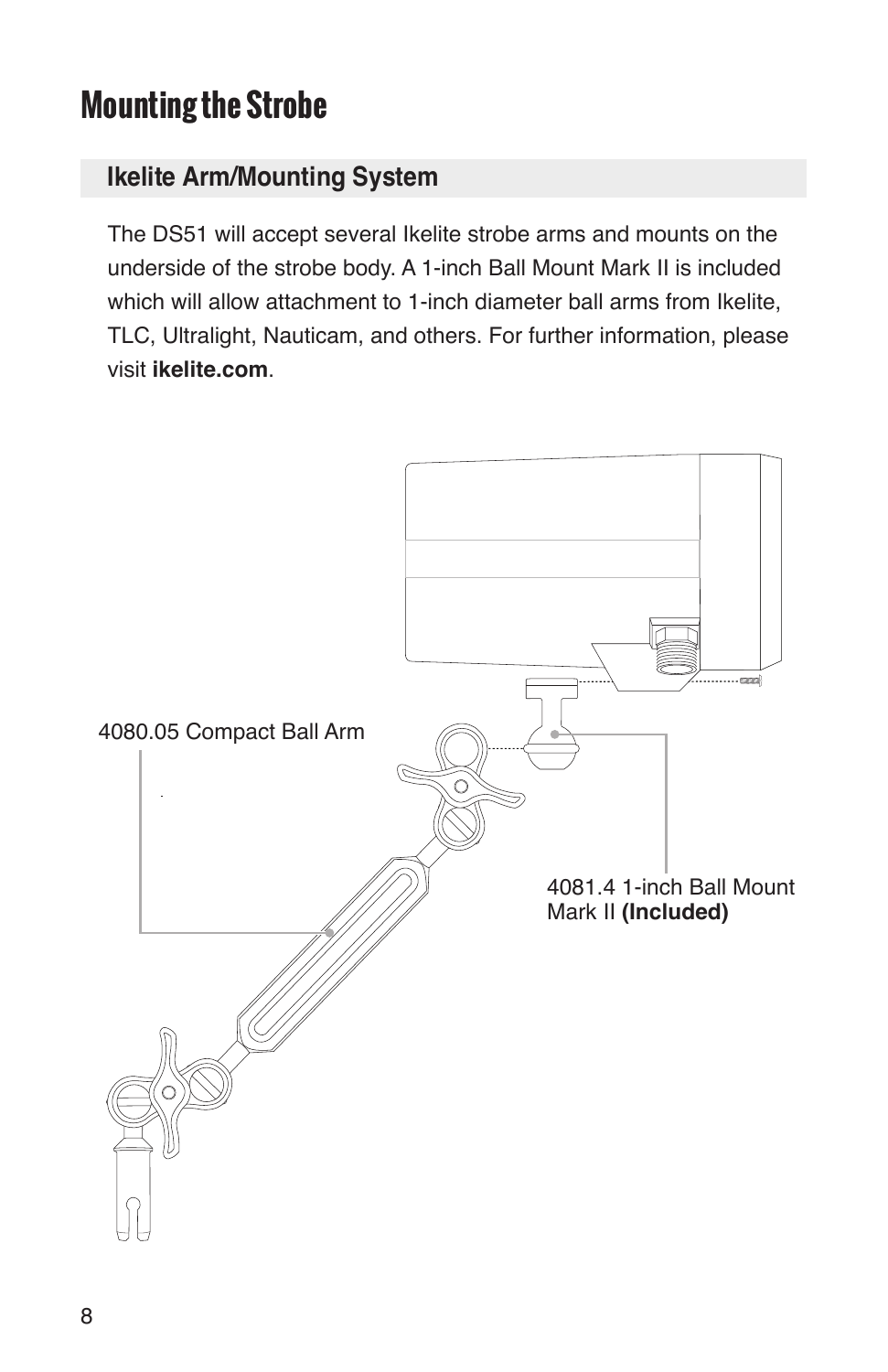#### **Attaching a Sync Connector**

- » **A bulkhead cap or waterproof connector must be attached to the strobe for waterproof operation. Never submerge the strobe without either a bulkhead cap or compatible waterproof connector attached.**
- **1.** Remove the bulkhead cap.
- **2.** Lightly lubricate the connector O-ring. We recommend using only Ikelite silicone lubricant to eliminate the possibility of swelling due to incompatible compounds.
- **3.** Line up the pins and receptacles and insert the Sync Cord Plug into the bulkhead. The plug should slide easily into the bulkhead. If you feel resistance, do not force it. Remove the plug and check alignment.



**4.** Rotate the knurled retaining ring until snug on the housing bulkhead. Do not use pliers or tools to tighten the retaining ring.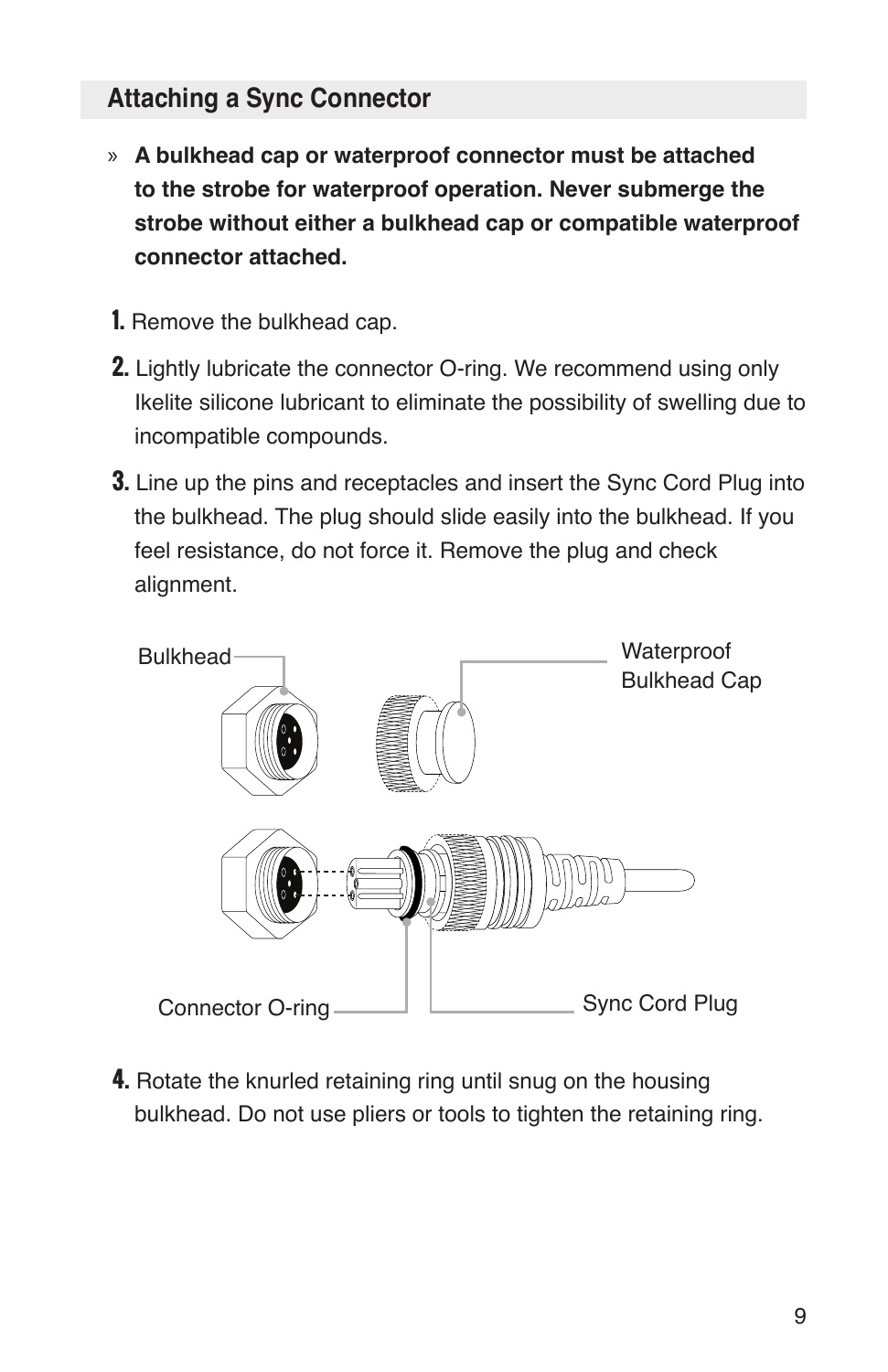## **Battery Compartment**

#### **Opening the Compartment**

Always turn the strobe to OFF before opening the battery door located at the back of the strobe. To access the battery compartment, rotate the knob counter-clockwise several times and gently pull the door off. Tilt the rear portion of the strobe down while removing the battery door to eliminate the possibility of water droplets falling into the battery compartment after a dive. Do not remove the knob from the battery door. The battery compartment is sealed separately from the main electronics. Do not disassemble the strobe. Disassembly will void your Ikelite limited warranty.

#### **Opening the Compartment**

Be aware of the position of the o-ring around the perimeter of the battery door. Keep the o-ring and sealing surfaces clean.

Lubricant is not necessary for proper sealing of the battery door o-ring. To extend its life, you can lightly lubricate the exposed part of the door's o-ring before storing.

#### **Changing the Batteries**

Install four AA-cell batteries: alkaline, NiCad, or NiMH. Refer to the "+" and " – " markings in the battery compartment to help properly install the batteries. If the batteries are installed incorrectly, it may damage the strobe's electronics. Always carry spare batteries; weak batteries cause many camera and strobe problems. It's time to replace the batteries when the ready light remains dark for 15 seconds or longer after a flash.

**Note:** It is possible to buy bad "new" batteries, so check the voltage output with a meter. Lithium-ion batteries are **not** recommended due to their effect on the strobe's recycle time and the batteries' thermal switch characteristics.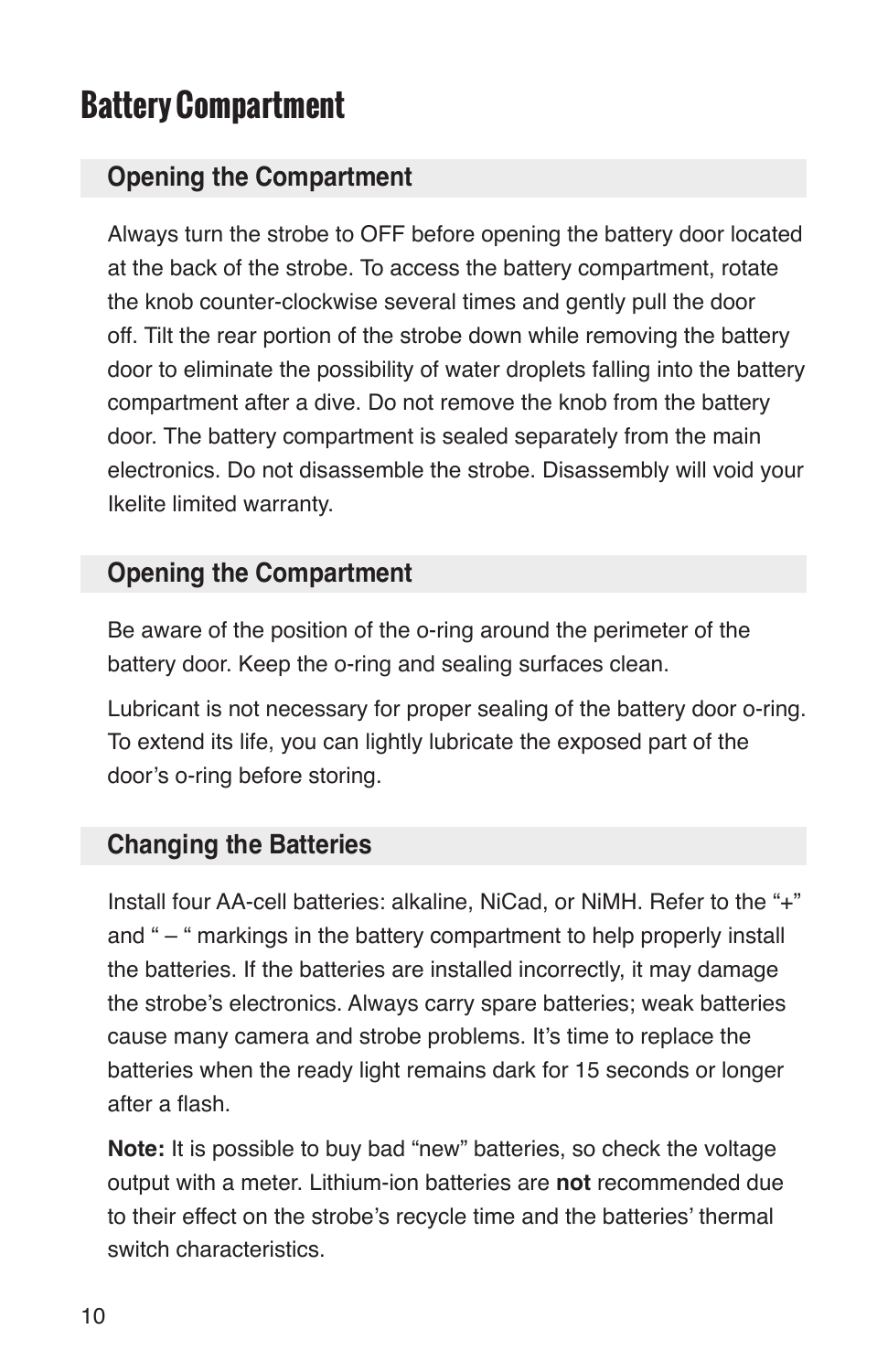## **Battery Compartment - continued**

#### **Closing the Compartment**

Check that the o-ring and sealing surfaces are clean. Make sure the o-ring is back in its original position and free of any debris.

Lubricating the o-ring will NOT result in a better "seal" to the strobe and is not necessary. Lubricant can be added before storage to help extend the life of the o-ring. The o-ring is seated in the battery door channel and does not need to be removed. Frequent removal of the o-ring can increase the risk of dirt or debris getting into the o-ring channel and causing a leak. If the o-ring needs to be removed, do not use a screwdriver or other sharp instrument that may damage the o-ring channel and result in a leak.

Replace the battery door. Make sure the door fits into the recess around the battery compartment. Rotate the knob clockwise several times and firmly hand-tighten to assure the proper o-ring seal; otherwise, the battery compartment may leak. **The o-ring seal is visible through the battery door. Visually confirm that there is a solid black line which indicates a seal all the way around the door.**

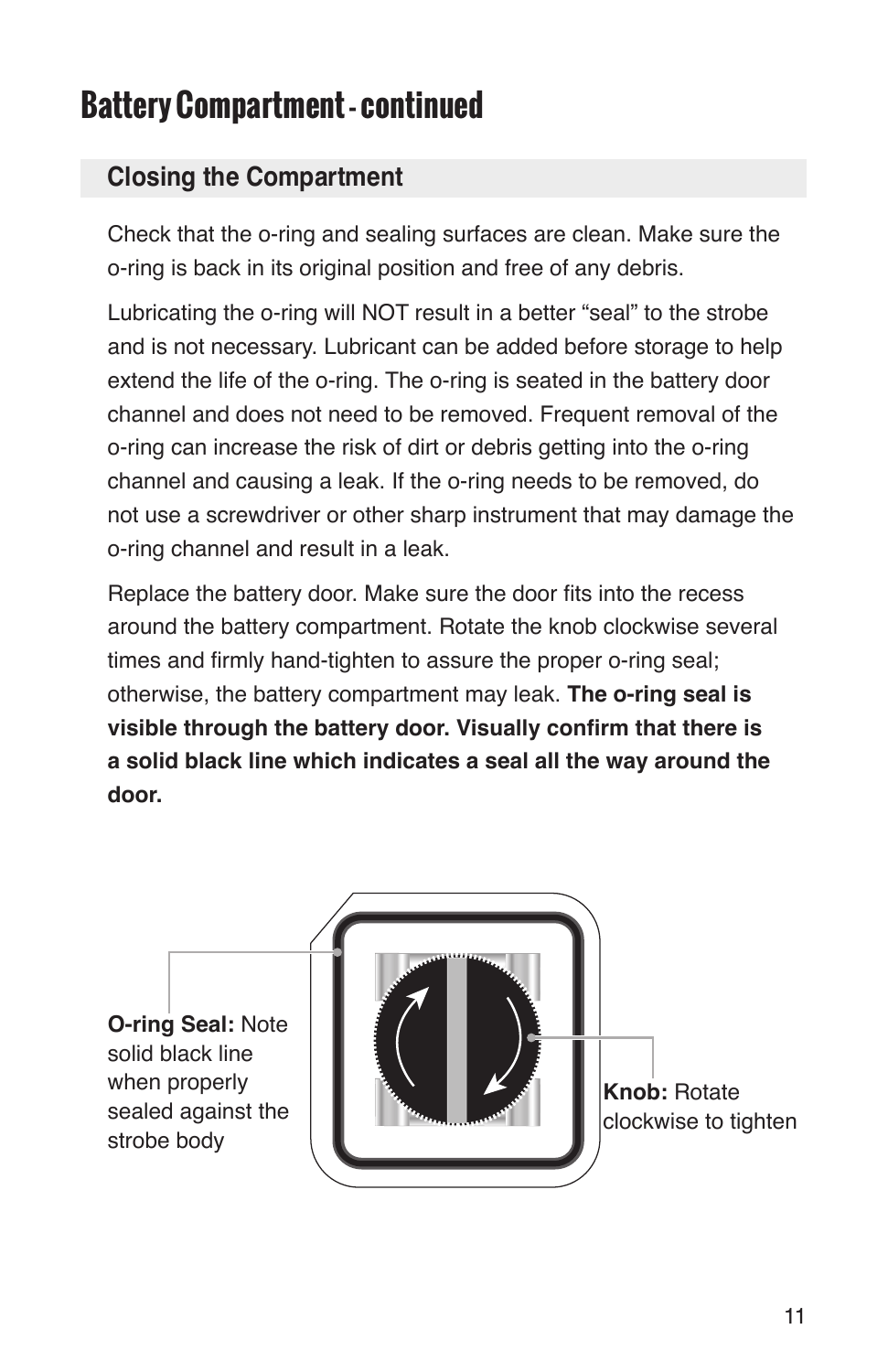#### **Compartment Flooding**

The battery compartment is separate from the DS51 factory sealed electronics. Should the battery compartment flood, flush the compartment with fresh water and dry thoroughly. Determine the cause of the flooding to the best of your ability. Send the DS51 and other system components involved to Ikelite for inspection and testing as soon as possible.

Often, divers find themselves in remote locations for extended periods without access to multiple strobes. If the strobe with the flooded battery compartment is the only one available to you at the time and you're desperate to continue shooting, please follow these instructions for a temporary fix:

- **1.** Air out and thoroughly dry the battery compartment with air from a blow dryer or a SCUBA tank hose.
- **2.** Wash out the battery compartment with alcohol. Repeat Step 1.
- **3.** Replace all batteries after battery compartment flooding. Never re-use batteries that have been wet. The water could create an internal short circuit in the strobe at some later date, potentially causing an explosion.
- **4.** Reassemble with fresh batteries.
- **5.** After returning from your trip, send the DS51 and other system components to Ikelite for inspection and testing.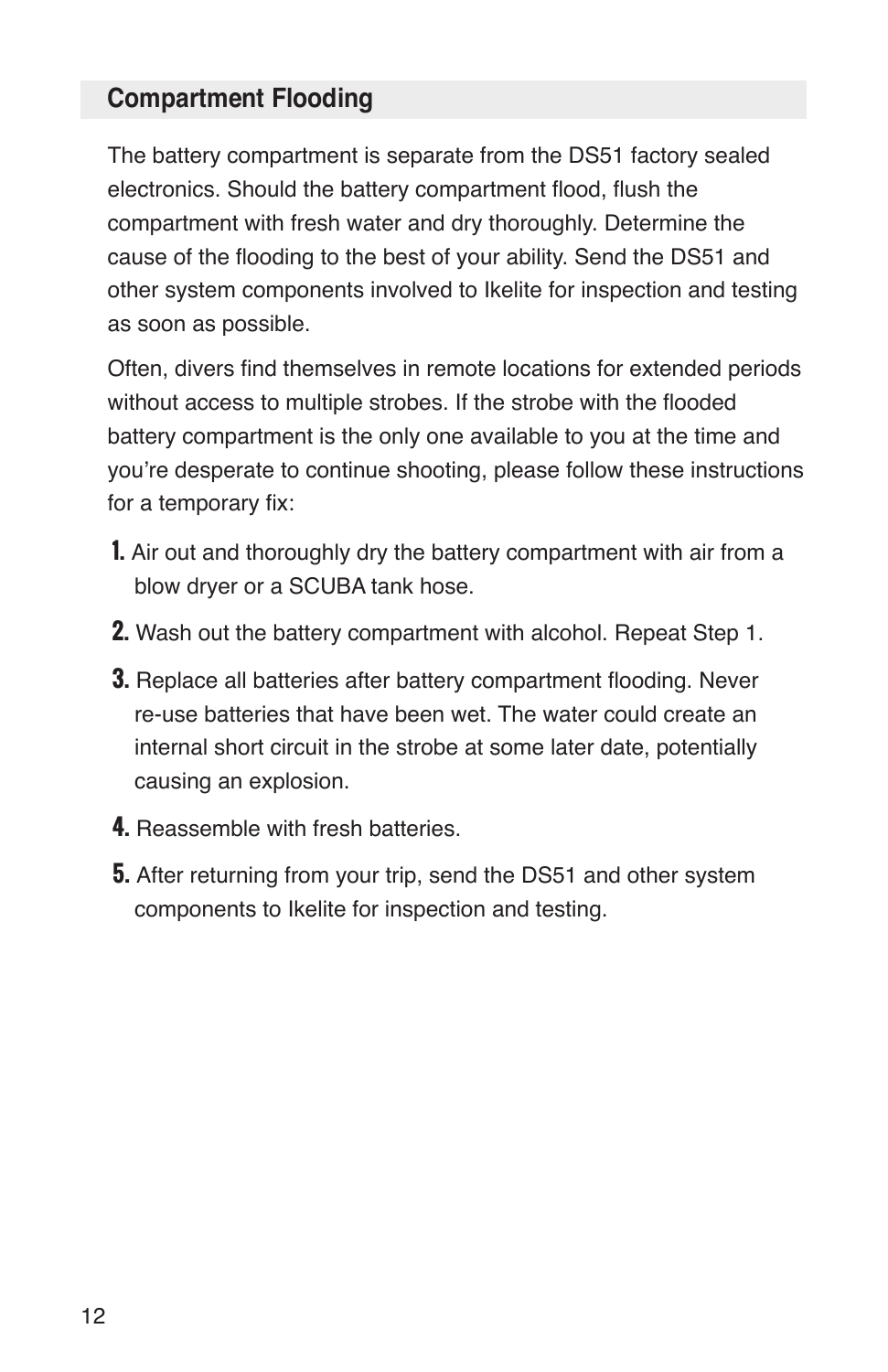## **Strobe Ready Light**

The Ikelite DS51 Strobe features a ready light at the rear of the strobe that glows red when the DS51 has recycled and is ready to fire its flash again. This recycling time should not exceed 15 seconds. If the glow disappears for longer than 15 seconds between flashes, it may be time for new batteries.

#### **Ready Light with TTL Housing**

When the DS51 is in TTL mode and connected to an Ikelite DSLR housing, the strobe ready light will glow green for approximately two seconds to indicate a correct exposure. If no green light appears, check the image for possible underexposure. When the strobe has recycled again, the ready light will again glow red indicating that the strobe is fully powered and ready to fire. If the strobe ready light does not glow red, the batteries may be expended.

Your camera's ready light "lightning bolt" in the camera viewfinder may blink while the DS51 is recycling and then glow solid when the DS51 is fully charged. Nikon DSLRs and older Canon DSLR models such as the 20D and Rebel XT will always display a solid glow "lightning bolt" regardless of the strobe cycle.

#### **Ready Light with Remote Optical Slave Converter #4403**

When using the DS51 strobe with the optional Optical Slave Converter, the strobe is not electronically connected to the camera. Therefore, the ready light in the viewfinder of the camera indicates when the on-camera flash has recycled. Examine both the camera and strobe ready lights to make sure both flashes have fully recycled before taking the next picture.

The Converter can be triggered off a camera flash or another strobe.

For more information about the Remote Optical Slave Converter #4403, go to **ikelite.com**.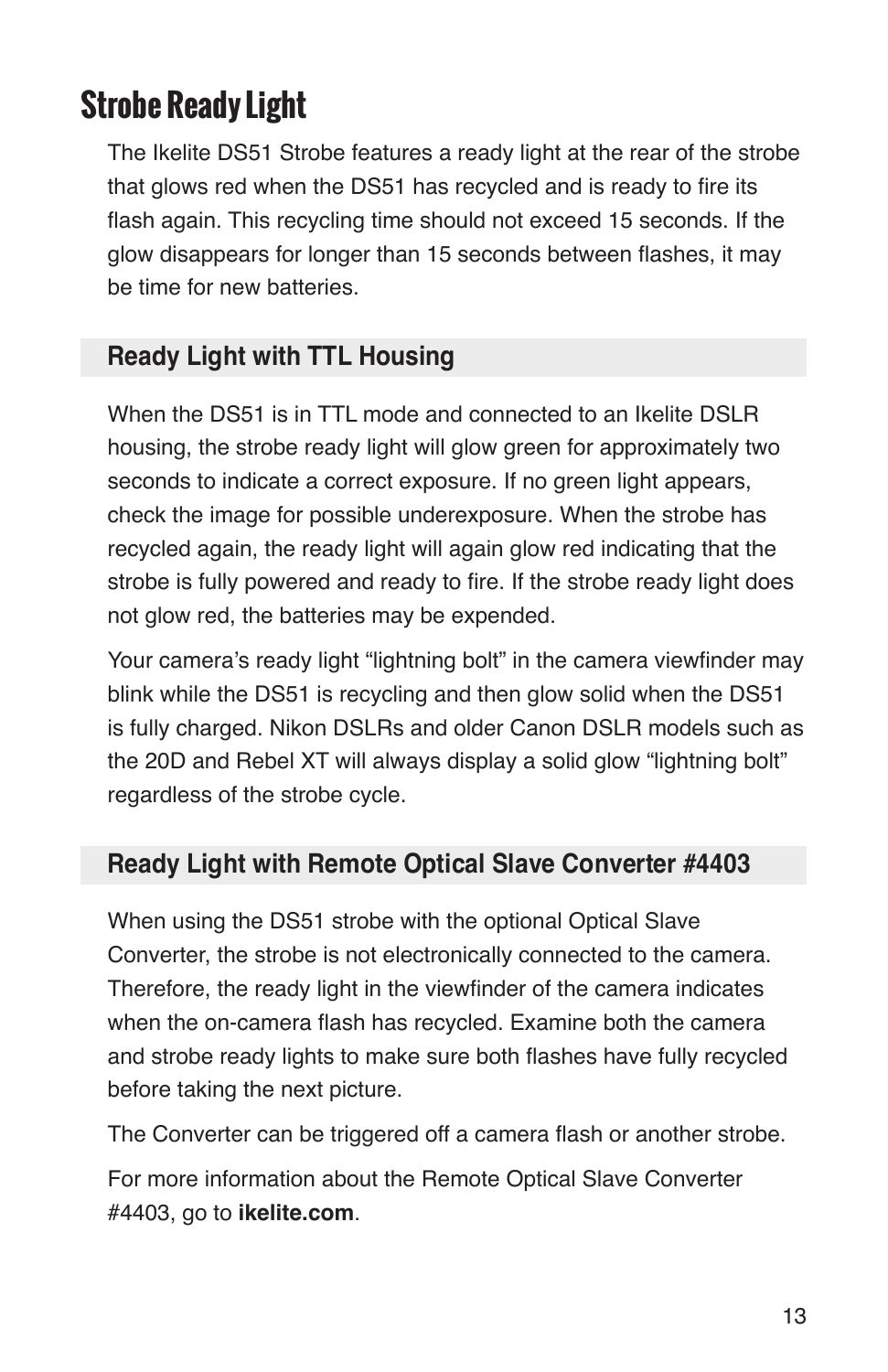### **Mode Switch**

The DS51 Strobe mode switch has eight different positions: OFF, TTL/ auto exposure setting, and six manual exposure settings.



#### **OFF position**

**(Fig.1)** Shows the mode switch in the OFF position. The white indicator on the knob aligns with OFF. Always turn the strobe to OFF before connecting or disconnecting a sync cord or opening the battery compartment.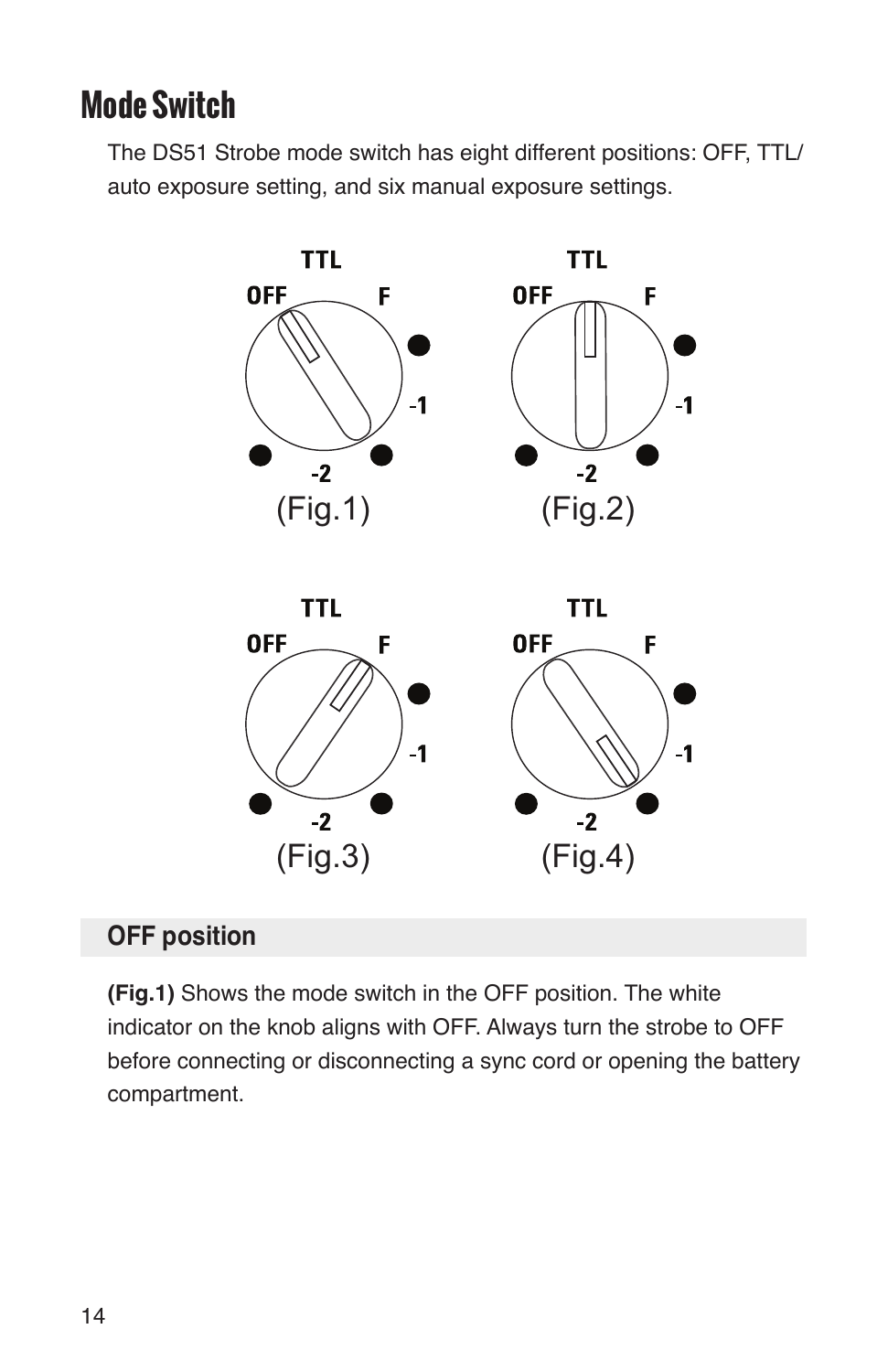#### **TTL/Auto Exposure Position**

**(Fig.2)** Shows the mode switch in the TTL (Thru-the-Lens) / auto exposure position. From the OFF position, rotate the switch clockwise to access the TTL/auto exposure setting; the white indicator on the knob aligns with TTL. When taking pictures with the mode switch in this position, the camera automatically signals the strobe to turn off when the exposure is correct.

• When the DS51 is connected directly to the camera, the camera must feature compatible TTL/auto exposure to utilize this mode.

#### **Manual Exposure Position**

**(Fig. 3)** shows the mode switch in the manual exposure mode with the DS51 Strobe turned to the F (full power) position. Rotate the mode switch clockwise to access the different power settings. Each power setting clockwise from F reduces the light output of the DS51 Strobe in one-half f-stop increments. When shooting in the manual mode, it is suggested that you start the strobe at full power and adjust the camera's aperture based on the strobe-to-subject distance.

If the subject in the photo is underexposed (dark) you must move closer to the subject. If the subject is overexposed (light), then you can rotate the mode switch clockwise to reduce the light output of the strobe until the desired exposure is obtained. The DS51 provides five reductions in power in one-half f-stop increments from the full power setting. **(Fig.4)** for example, shows the mode switch set to -1 and 1/2 f-stops.

**Do not use manual strobe settings with a camera that emits "preflash." Leave the DS51 in the TTL position and adjust exposure using your camera settings or housing conversion circuitry (if applicable).**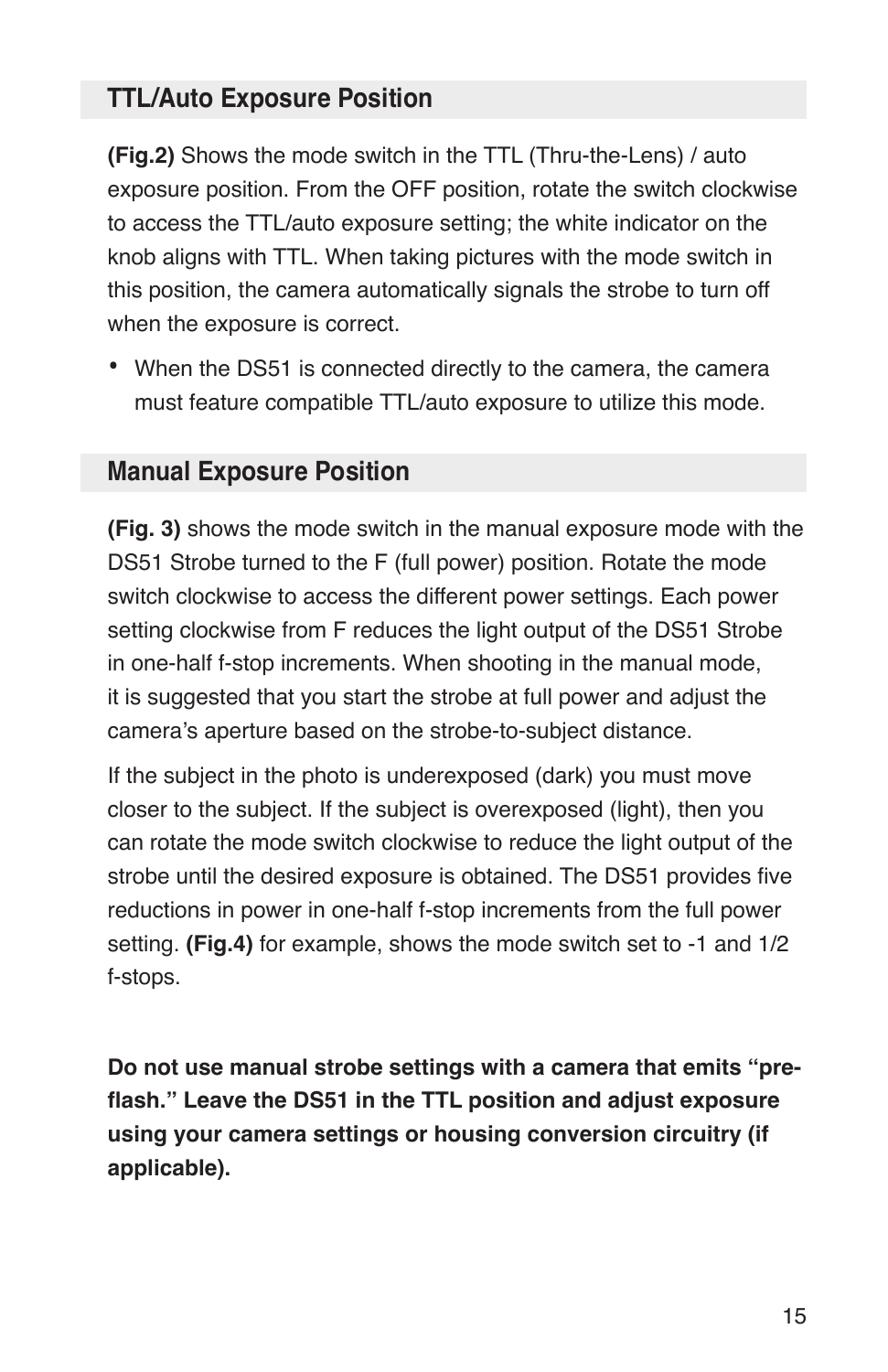## **Strobe Diffuser**

#### **Using the Diffuser**

The white diffuser can be secured to the front of the DS51 strobe when softer lighting or a coverage angle of up to 80° is desired. The diffuser reduces the DS51 light intensity by one full f-stop.



- **1.** The white diffuser features two protruding tabs for use in installation and removal. The tabs on the diffuser should be positioned away from the strobe.
- **2.** Place the diffuser over the front of the strobe. Spread the two tabs apart, insert the diffuser into the recessed front, and then rotate the diffuser until it locks into position.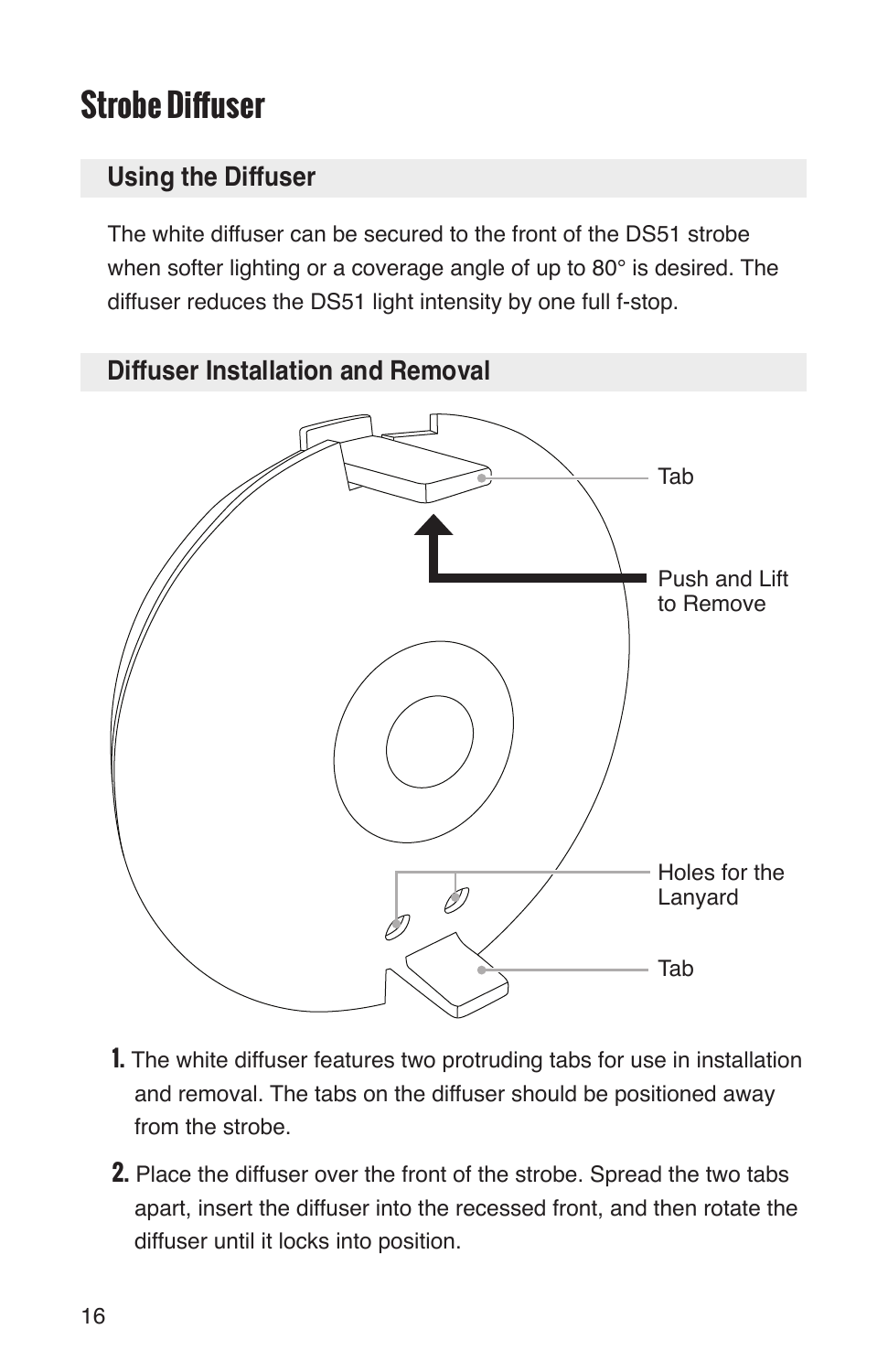**3.** To remove the diffuser, bend one tab out towards the edge while lifting simultaneously.

A lanyard or string can be attached to the diffuser by threading it through the two circular openings near its edge. Attach the other end to the strobe arm to prevent accidental loss.

### **Maintenance**

#### **Post-Dive**

- **1.** Always re-check o-ring seal after removing the battery door from the strobe. Most importantly, make sure the o-ring is in place prior to re-attaching the battery door.
- **2.** Make sure the battery door is on and tightened down. Rinse your strobe in fresh water. Do not remove the sync cord prior to rinsing. Dry thoroughly.
- **3.** NEVER leave your system in a fresh water rinse tank. Collisions with other peoples' gear can cause scratches or damage to your equipment.
- **4.** Stow your system in a shaded place where it is protected from impact or overheating. If no shade is available, we recommend covering the system with a towel or cloth.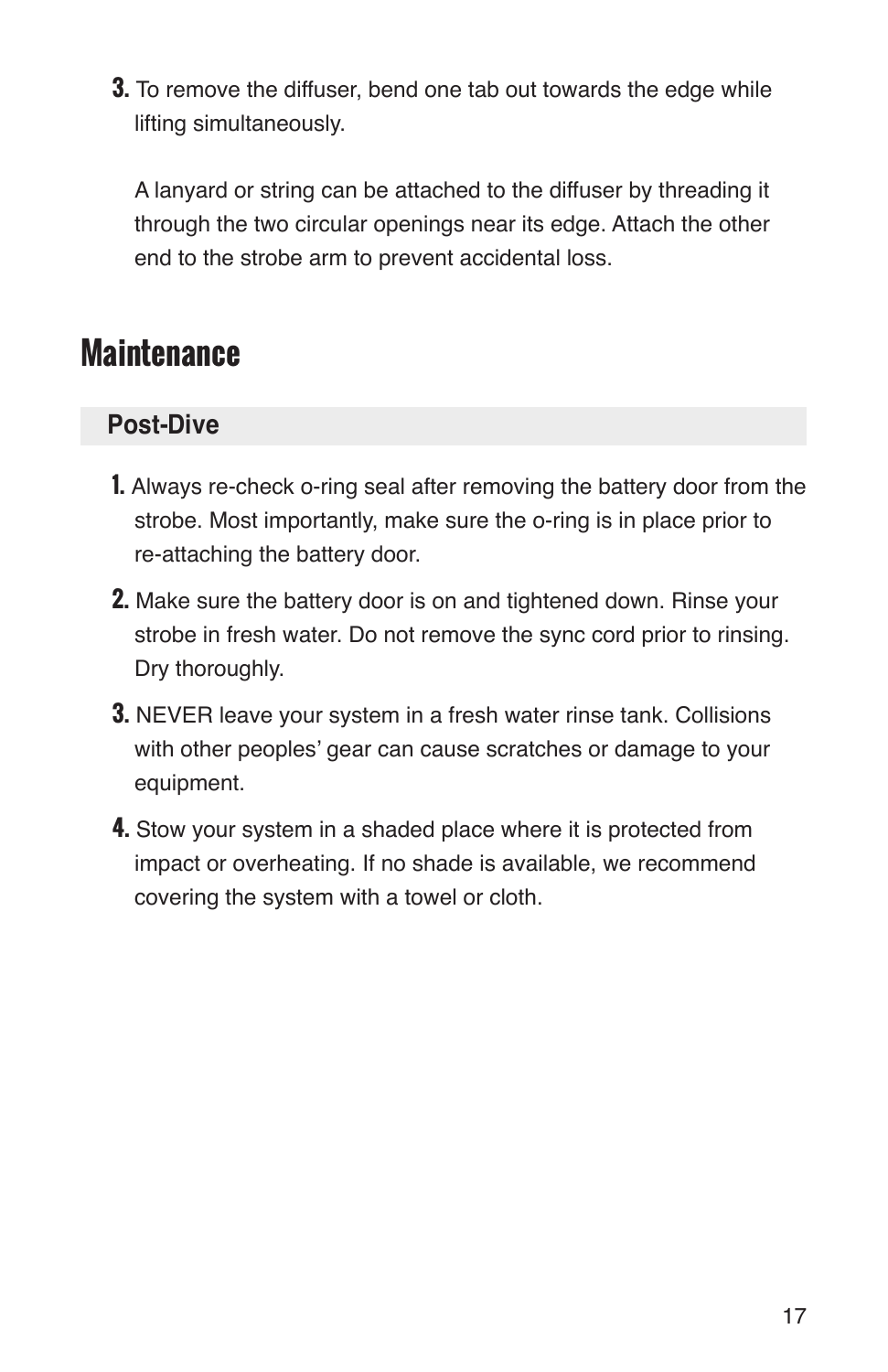#### **Cleaning, Travel and Storage**

- **1.** Always rinse the exterior of the DS51 with fresh water after use, especially after exposure to salt water. While rinsing, turn the mode switch to free salt or debris that might have accumulated in the DS51 recesses during the dive.
- **2.** Dry the DS51 thoroughly with a clean, lint-free cloth.
- **3.** Check the battery door o-ring and sealing surfaces for any debris and gently wipe it away with a soft, lint free cloth. Lightly lubricate the exposed part of the door's o-ring. Lubricant will help preserve the o-ring, but does not assist the o-ring seal.
- **4.** Check the DS51 bulkhead connector threads for debris. Gently wipe away with a soft, lint free cloth or a cotton swab to clean the threads. Afterwards, lightly lubricate them.
- **5.** Remove the batteries and store the DS51 with the battery door lightly screwed on (this will allow any hydrogen/air mixture to escape the battery compartment and avoid placing unnecessary pressure on the o-ring that could cause it to flatten).
- **6.** Store in a cool, dry place.

In addition to these procedures, it is strongly recommended that this strobe be returned to Ikelite periodically for inspection and water pressure testing. Ideally your DS51 should undergo this process every two years or 100 dives, whichever comes first.

### **Troubleshooting**

#### **Photos are over-exposed (too light)**

• Adjust strobe exposure setting.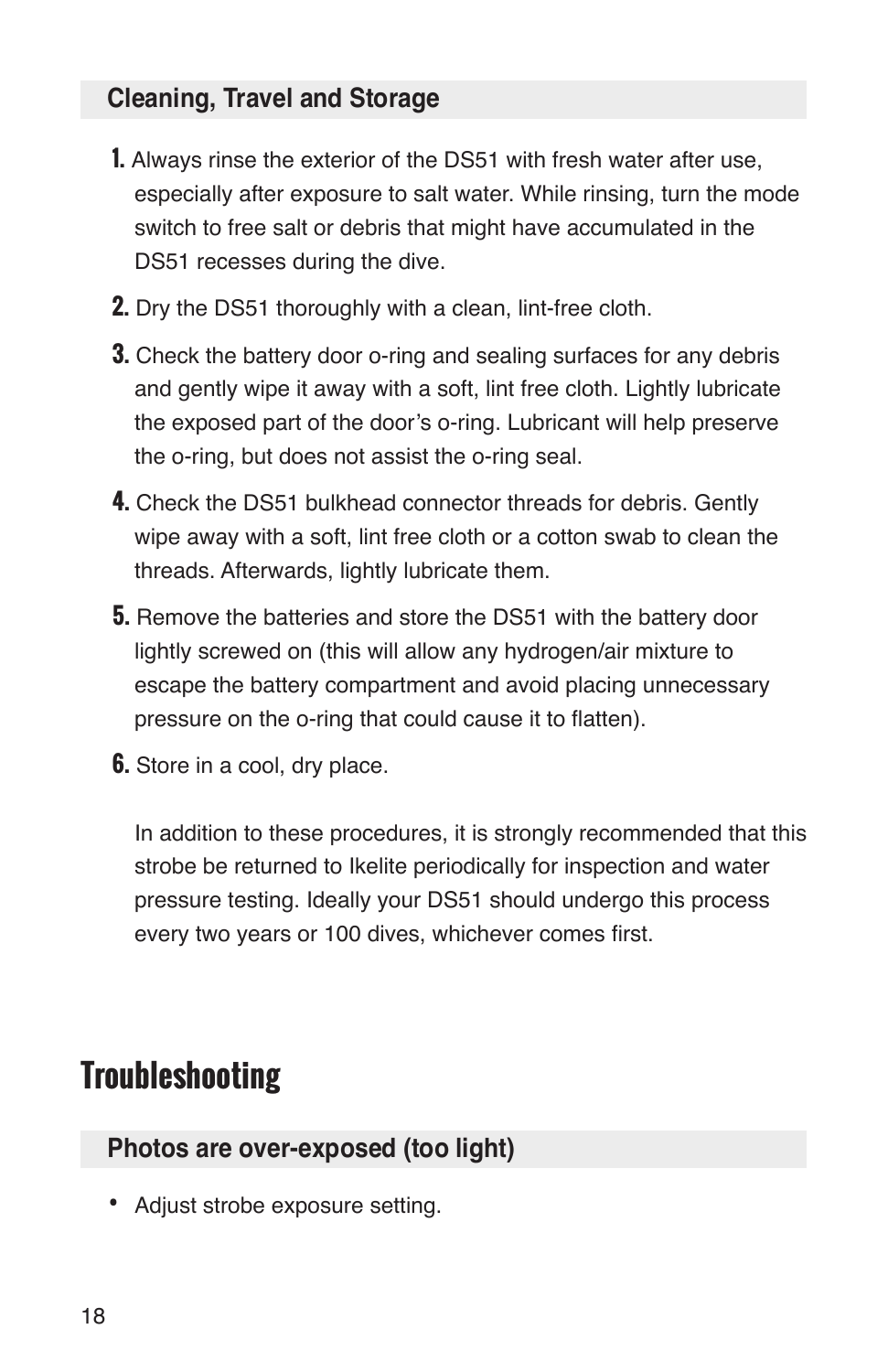- Adjust camera aperture (smaller), shutter speed (faster), or ISO (higher).
- Move strobe(s) further away from your subject.
- Adjust exposure compensation in the camera.

#### **Photos are under-exposed (too dark)**

- Adjust strobe exposure setting.
- Adjust camera aperture (larger), shutter speed (slower), or ISO (lower).
- Move strobe(s) closer to your subject and check aiming.

#### **Strobe will not fire**

- **1.** Turn on strobe.
- **2.** Check the DS51 ready light. Turn the strobe's mode switch to OFF and then back to TTL. Make sure that the switch has actually clicked into position.
- **3.** Check that the batteries are inserted according to the "+" and "-" markings. It is possible to buy bad "new" batteries, so check the voltage output with a meter if possible. If using NiCad or NiMH batteries, make sure the charger is operating properly and that the batteries are fully charged.
- **4.** Check the mode switches and cord connections on the camera and strobe. Check that the fiber optic cord or sync cord properly is attached.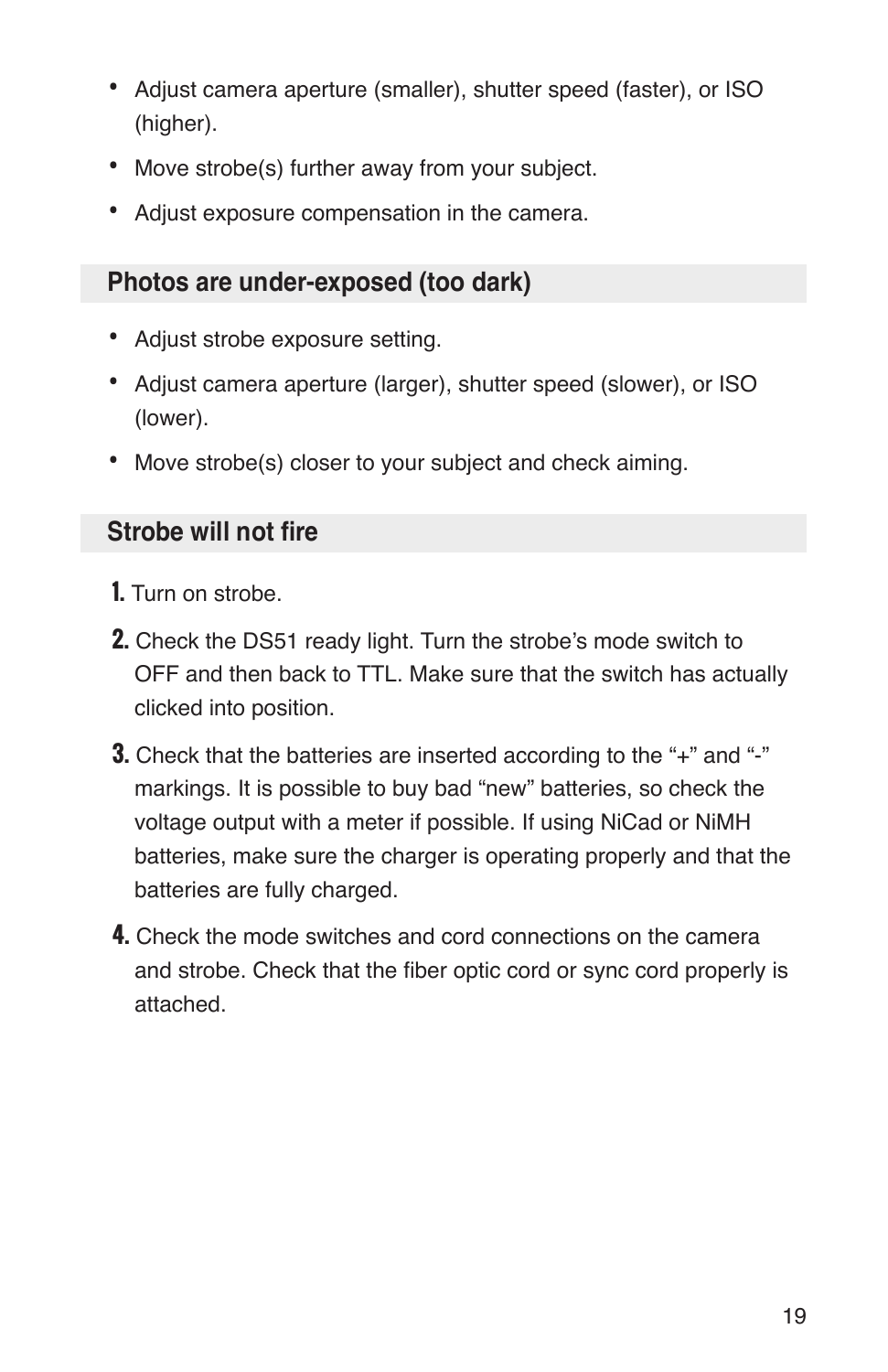**5.** When using a sync cord between the camera and strobe, disconnect the cord from the camera but leave the cord connected to the strobe. Then use the two ends of a bent paper clip to connect different receptacles on the flash cord contacts, as detailed in the diagram below. This process, known also as"shorting," creates a temporary circuit that can test-fire the strobe.

**Caution:** When creating a circuit via paper clip, or "shorting," pay close attention to which two receptacles you connect. If you short across the wrong receptacles on a TTL sync cord, you may damage the DS51 electronics. The specific receptacles to connect with the paper clip vary based on the type of cord you own. Please refer to the diagram below.



**Ikelite TTL Cord:** Point the raised half-circle at the end of the cord encompassing the receptacles towards you, per the above diagram. Place one end of the paperclip on the center receptacle and one end on the lower right-hand receptacle. The DS51 should flash.

**Nikonos TTL Cord:** Point the indexing groove at the end of the cord towards you, per the above diagram. Place one end of the paper clip on the top-most, center receptacle and one end on the lower, right-hand receptacle. The DS51 should flash.

If the DS51 flashes, the source of the problem lies somewhere in the camera. If the DS51 does not flash, please send both the strobe and cord to Ikelite Service for evaluation.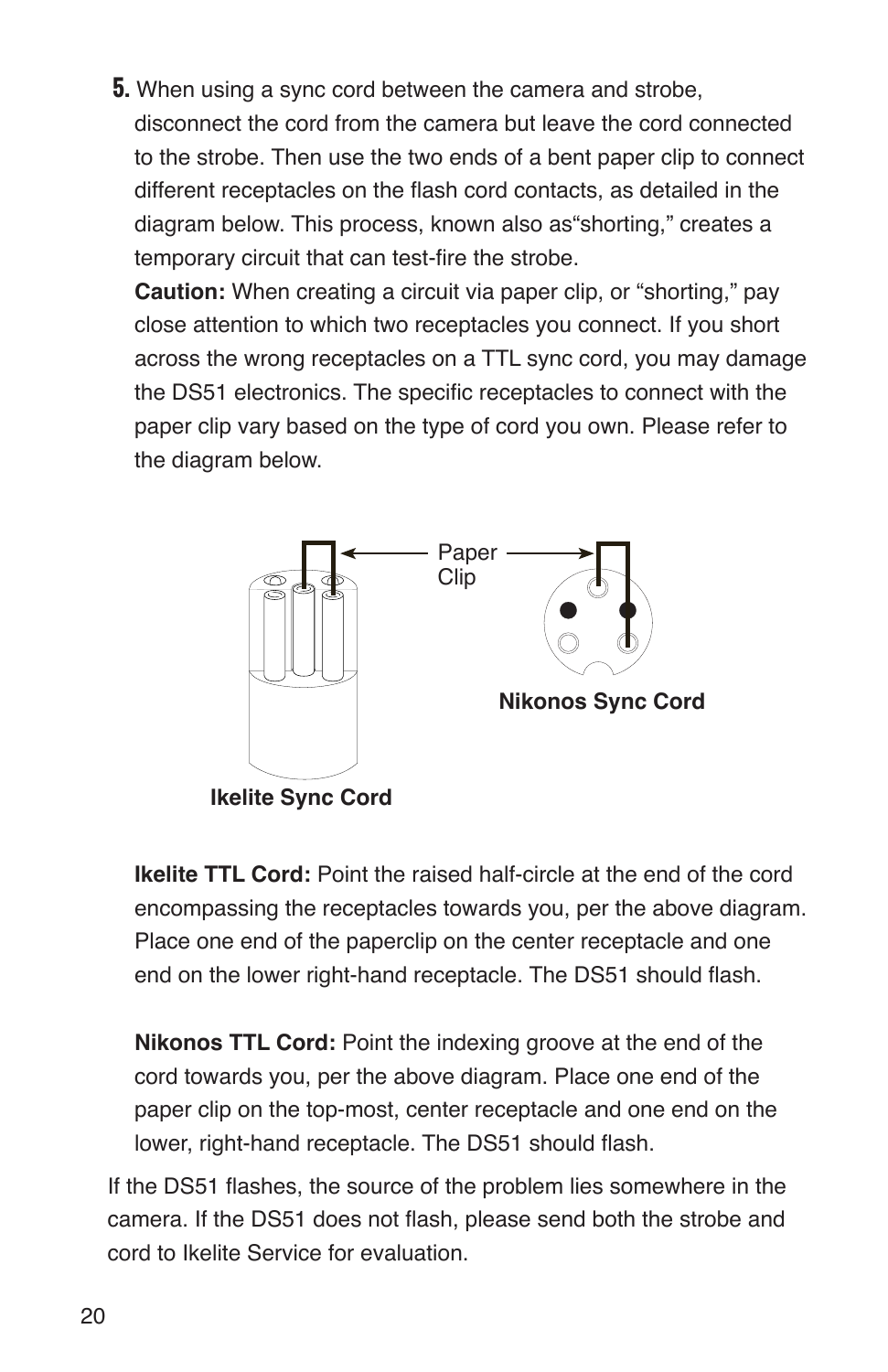Do not attempt to repair the strobe or cord yourself. This may cause further damage and void your Ikelite limited warranty.

#### **Strobe will not fire when using sync cord**

- Make sure the strobe is turned on.
- Try a different sync cord.
- Restore camera to factory default settings and then re-configure according to the housing instructions.

#### **Strobe will not fire when using an optical sensor**

- Make sure the strobe is turned on.
- Test fire the strobe through the bulkhead. Use the two ends of a bent paper clip to connect different pins in the bulkhead contacts, as detailed in the diagram below. This process, known also as"shorting," creates a temporary circuit that can test-fire the strobe.

**Caution:** When creating a circuit via paper clip, or "shorting," pay close attention to which two receptacles you connect. If you short across the wrong receptacles on a TTL sync cord, you may damage the DS51 electronics. If it does not fire through the bulkhead, then the strobe must be returned for repair.

#### **Bulkhead Contacts**



Make sure the signal flash is firing.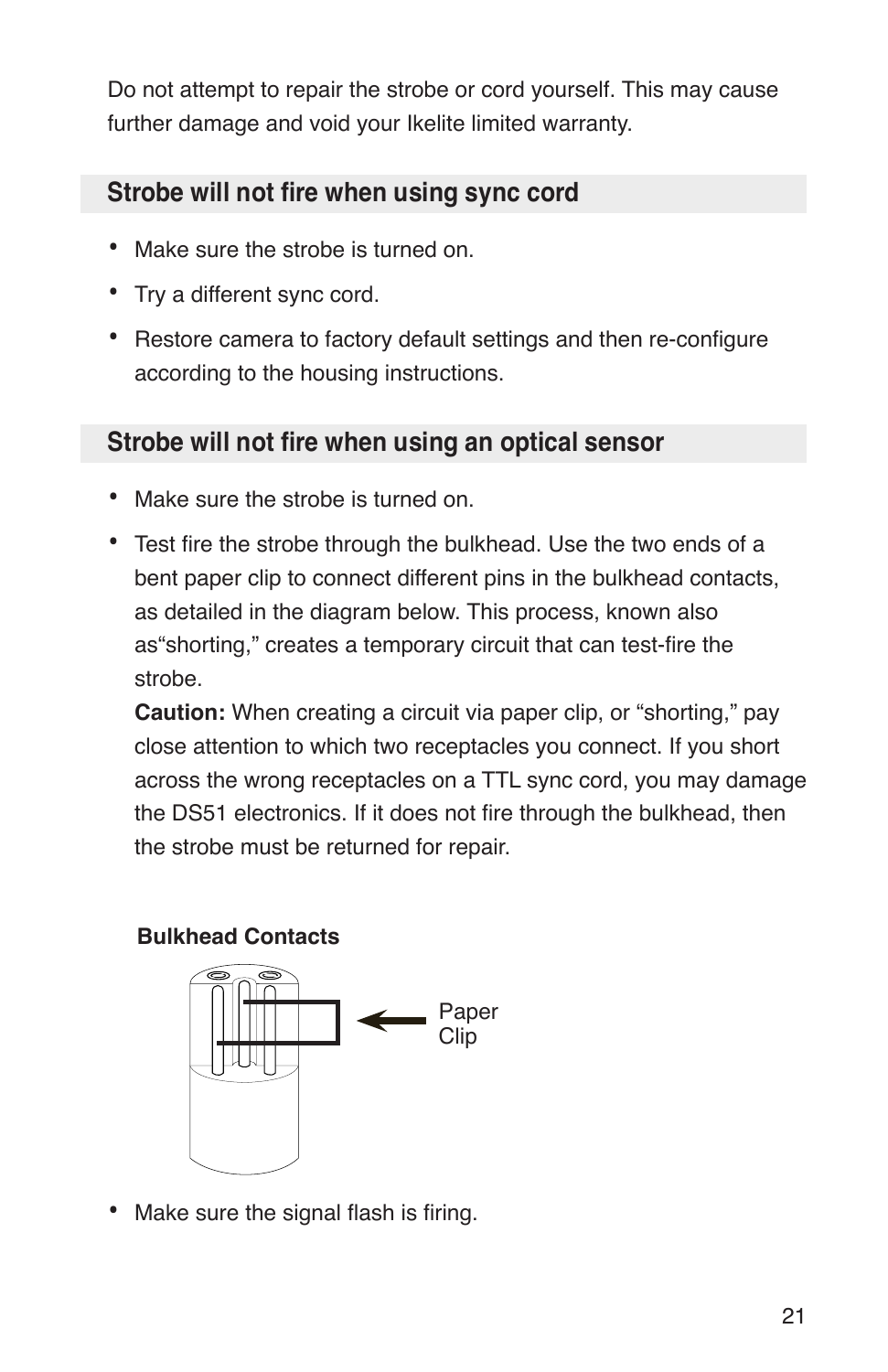- Make sure the strobe sensor is pointed directly towards the signal flash.
- Move the strobe sensor closer to the signal flash.

#### **Ready light does not come on**

- Charge or replace batteries.
- Make sure batteries are facing the correct direction when installed
- Make sure the strobe is turned on.

#### **Backscatter or "snow" in images**

- Position strobes or lights farther away from your lens and at a slight angle.
- Avoid using strobes in extremely turbid conditions.

## **Limited Warranty**

This Ikelite product is warranted against any manufacturing defects for a period of two (2) years from the original date of purchase. Defective products should be returned to Ikelite postage paid. Ikelite will, at its sole discretion, repair or replace such products, and will return to customer postage paid. All other claims of any nature are not covered. Except as mentioned above, no other warranty expressed or implied applies to this Ikelite product.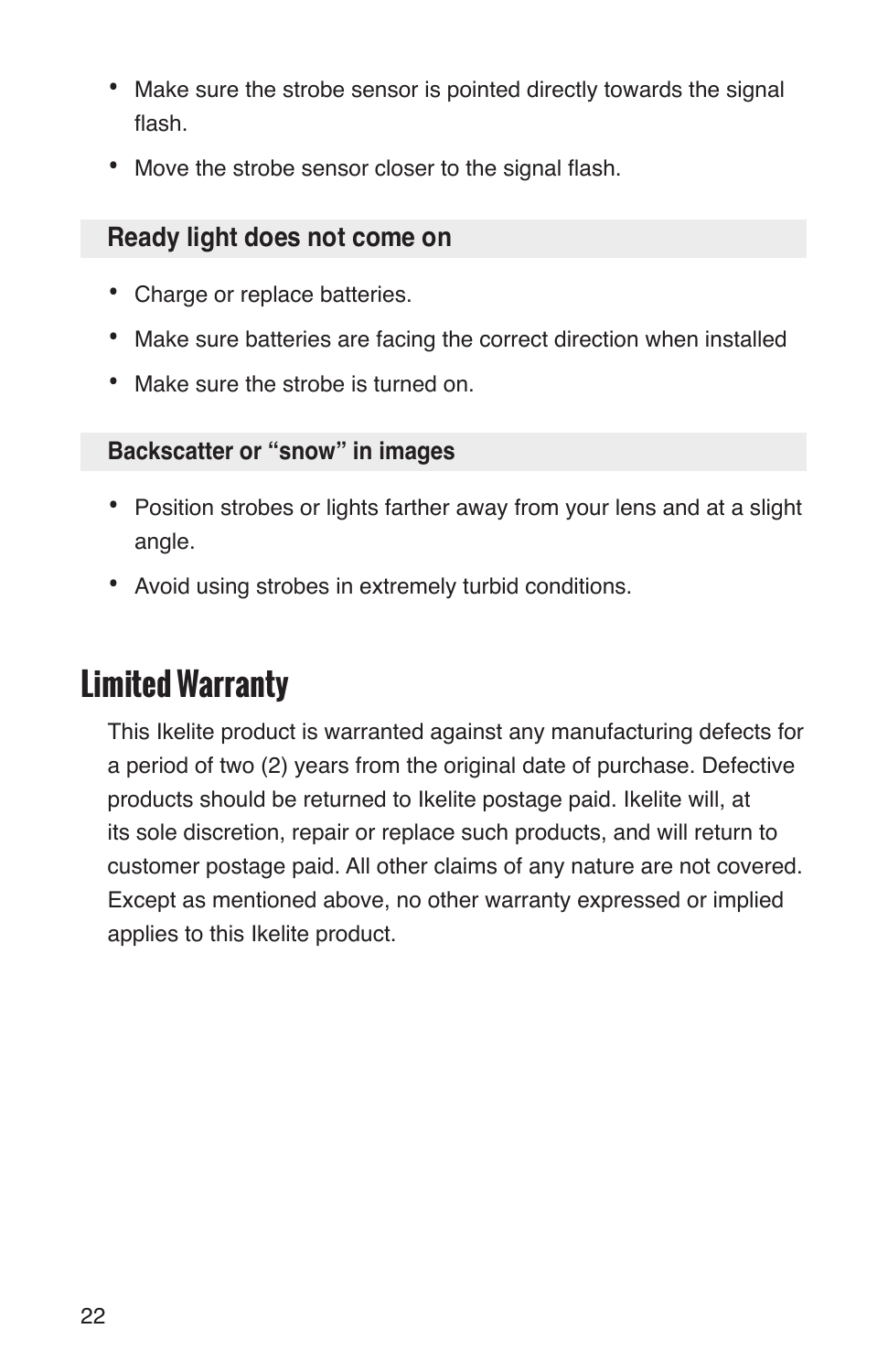## **Service and Repairs**

Ikelite is most interested in performing any service to ensure that all products perform as intended. Evidence of purchase date must be provided to obtain warranty service. No prior authorization is required. You may return directly to us or through your dealer. Please include a brief description of the problem, any relevant email correspondence, and/or description of the service request. Always include name, shipping address, email address, and phone number inside of the package.

Send postage paid to:

Ikelite Underwater Systems Attn: Service Department 50 West 33rd Street Indianapolis, IN 46208 USA

For the separate international customs documentation form that you complete to accompany the shipment, please state or designate that the enclosed products were originally manufactured in the USA and are being returned to the manufacturer for repair service. Value of the equipment listed for customs purposes should be zero.